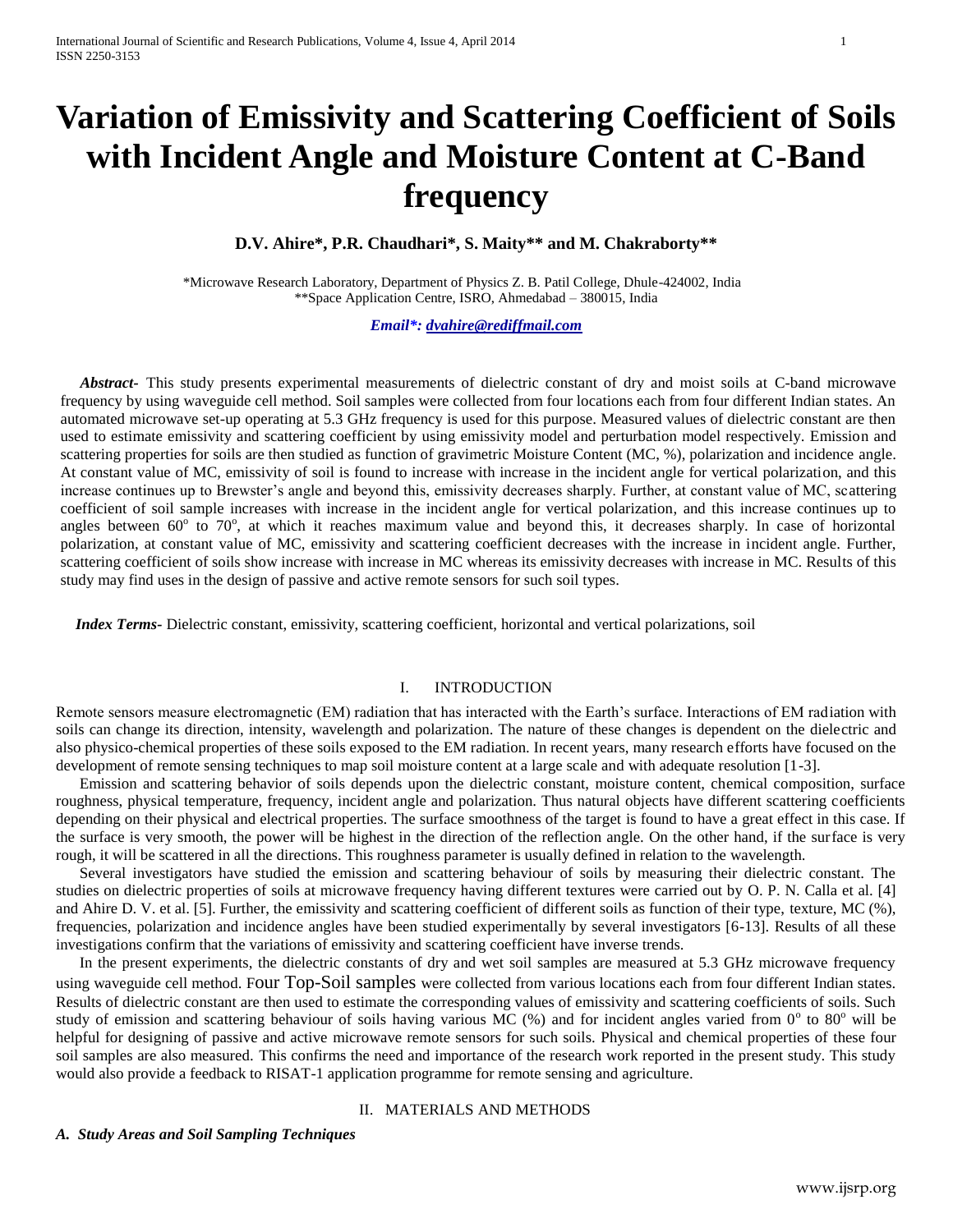Soil is a heterogeneous body. Therefore, it is not possible to collect a soil sample which would be representative of the heterogeneous land. So, first of all the heterogeneity of the land is minimized by dividing the land into smaller units. It is, therefore, important that samples are representative of the soil for the area under investigation. Unless this is ensured, sampling may be the greater source of error in the whole process. Moreover, variations of slope, colour, texture and management practices should also be taken into account and separate sets of composite samples should be collected from each such area. In the present investigations, we have collected four Top-Soil samples from four locations each from four different Indian states. These samples have depths ranging between 0-20 cm. Different sites visited for collecting these soils and the physical and chemical properties of these soil samples are given in Table-1. For convenience, the soil samples are numbered in accordance with decrease of their percentage of clay contents. Expect sample No.3 which is slightly acidic, rest of the three samples are slightly alkaline in nature.

| <b>Sample</b><br>No. | Soil sampling<br>site<br>(State) | <b>Soil Texture</b><br>(%) |             |      | Text-<br>ural | <b>Soil</b>           | pH<br>(1:2) | EC<br>(dS) | $\mathbb{N}$   | P   | $\mathbf K$ |
|----------------------|----------------------------------|----------------------------|-------------|------|---------------|-----------------------|-------------|------------|----------------|-----|-------------|
|                      |                                  | <b>Sand</b>                | <b>Silt</b> | Clay | <b>Class</b>  | Colour                | .5)         | $m^{-1}$   | $(Kg.ha^{-1})$ |     |             |
| 1.                   | Muddur<br>(Karnataka)            | 31                         | 22          | 47   | Clay          | <b>Black</b>          | 7.4         | 0.21       | 251            | 3   | 738         |
| 2.                   | Indore<br>(Madya<br>Pradesh)     | 19                         | 40          | 41   | Clay          | Faint<br><b>Black</b> | 7.9         | 0.08       | 100            | 35  | 307         |
| 3.                   | Roorkee<br>(Uttara<br>khand)     | 67                         | 20          | 13   | Sandy<br>Loam | Creamy<br>White       | 6.9         | 0.1        | 151            | 6.1 | 133         |
| 4.                   | Coimbatore<br>(Tamilnadu)        | 88                         | 4           | 8    | Sand          | Deep<br>Red           | 7.1         | 0.08       | 94             | 6.4 | 123         |

Table 1: Physical and chemical properties of soil samples

# *B. Preparation of Soil Samples*

 Topsoil samples were collected from agricultural land of desired locations/sites. These topsoil samples are first sieved by gyrator sieve shaker (size 425 μm) to remove the coarser particles. The sieved out fine particles are then dried in the hot air oven to a temperature around  $110^{\circ}$ C for about 24 hours in order to completely remove any trace of moisture. Such dry samples are then called as oven-dry or dry base samples when compared with wet samples. Soil samples of various gravimetric moisture contents (upto 25%) are prepared by adding an exact amount of distilled water to the known mass of the oven dry soil. The single pan precision balance having digital readout accuracy of 0.1 mgm is used for weighing the sample. The soil-water mixtures are well mixed and are kept in a closed container for proper settling over several hours. These samples of desired gravimetric MC(%) are then inserted into the solid dielectric cell for measuring their dielectric properties.

# *C. Dielectric Constant Measurement*

 The wave-guide cell method is used to determine the dielectric constant of the soil. An automated microwave set-up is used in the  $TE_{10}$  mode with Gunn source operating at C-band (5.3 GHz) frequency. PC-Based slotted line control and data acquisition system are used for this purpose. It consists of Microcontroller (8051) and ADC-12 Bit- MCP (3202) Visual-Based software. The sample lengths are usually taken in the multiples of  $\lambda/4$ . The solid dielectric cell with the soil sample is connected to the opposite end of the source. The signal generated from the microwave source is allowed to incident on the soil sample. The sample reflects part of the incident signal from its front surface. The reflected wave combined with incident wave to give a standing wave pattern. This standing wave pattern is then used for determining the values of shift in minima resulted due to before and after inserting the soil sample. The dielectric constant is calculated by measuring the standing wave ratio of the dielectric material and the shift in minima of the standing wave pattern in a rectangular waveguide. This shift takes place due to change in the guide wavelength when a dielectric material is introduced in waveguide. Using the value of dielectric constant of soil samples having different MC (%), the estimations of emissivity and scattering coefficient are made. Dielectric constant (ε') and loss (ε'') are determined by using the equations

$$
\varepsilon = \frac{g_{\varepsilon} + (\lambda_{gs}/2a)^2}{1 + (\lambda_{gs}/2a)^2}
$$
 (1)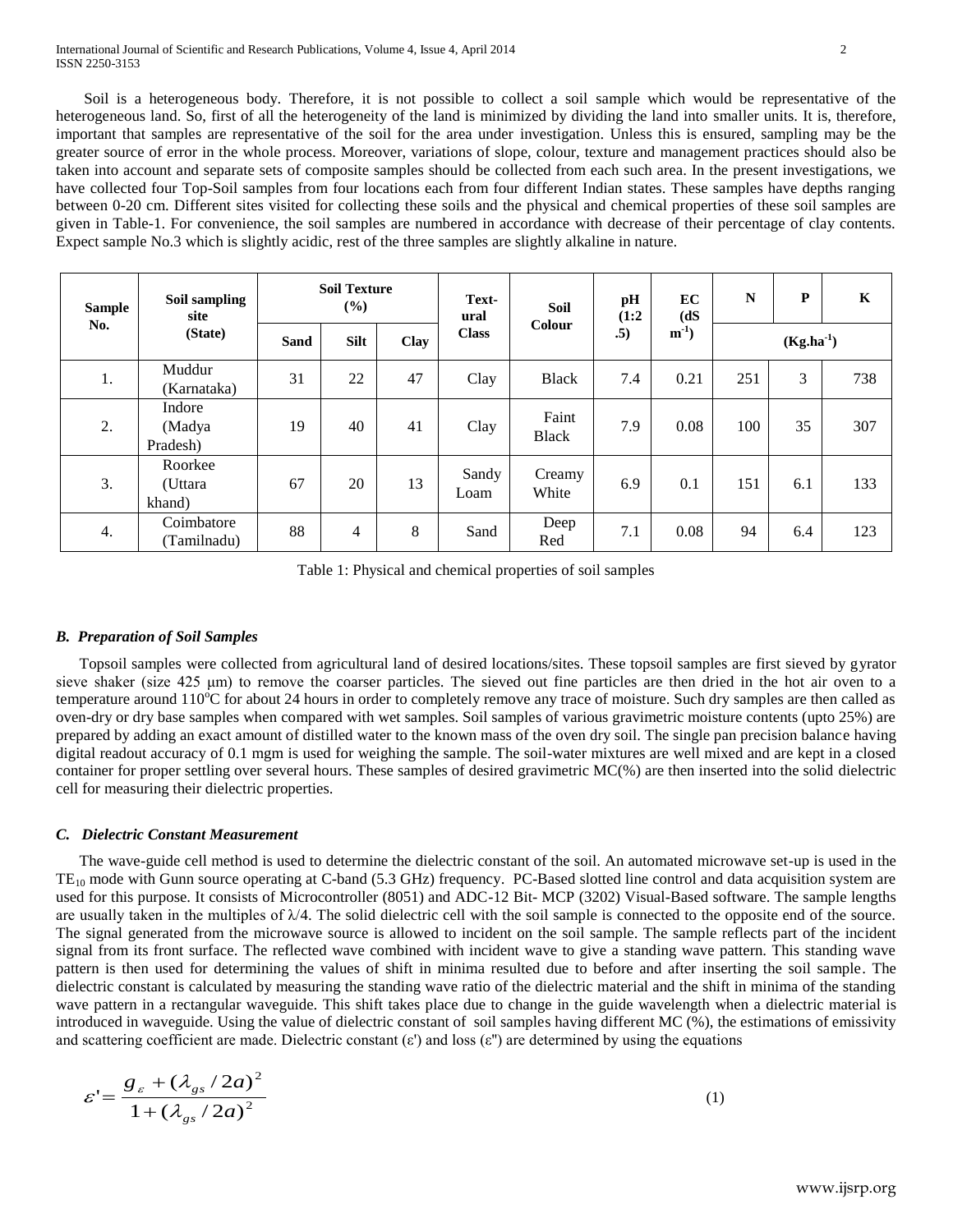International Journal of Scientific and Research Publications, Volume 4, Issue 4, April 2014 3 ISSN 2250-3153

$$
\varepsilon'' = -\frac{\beta_{\varepsilon}}{1 + (\lambda_{gs}/2a)^2} \tag{2}
$$

Where,  $a =$  Inner width of rectangular waveguide.

- $\lambda_{gs}$  = wavelength in the air-filled guide.
- $g_{\varepsilon}$  = real part of the admittance

 $\beta_{\varepsilon}$  = imaginary part of the admittance

### *D. Estimations of emissivity by using emissivity model*

 In this paper, the emissivity model is used for estimation of emissivity from the measured valves of dielectric constant for soils. Because this model is simple to use and it gives reasonable accuracy [6]. The basic expression for emissivity is

$$
e_p(\theta) = 1 - r_p(\theta) \tag{3}
$$

Where,

 $e_p(\theta)$  = Emissivity of the surface layer

p = Polarization either vertical or horizontal,

 $r_p(\theta)$  = Reflection coefficient

In case of smooth surface over a homogeneous medium  $r_p(\theta)$  can be obtained from Fresnel reflection coefficient  $R_p(\theta)$  as

 $r_p(\theta) = |R_p(\theta)|$  (4)

Fresnel reflection coefficient for horizontal polarization is given by

$$
R_p(\theta) = \frac{\cos\theta - \sqrt{(\epsilon - \sin^2\theta)}}{\cos\theta + \sqrt{(\epsilon - \sin^2\theta)}}
$$
(5)

and, for vertical polarization it is

$$
R_p(\theta) = \frac{\epsilon^{2} \cos \theta - \sqrt{(\epsilon^{2} - \sin^{2} \theta)}}{\epsilon^{2} \cos \theta + \sqrt{(\epsilon^{2} - \sin^{2} \theta)}}
$$
(6)

 Eqs. (3)-(6), are used to estimate the emissivity of soils having various MC (%) for vertical and horizontal polarizations by knowing their values of dielectric constants.

# *E. Estimations of scattering coefficient by using perturbation model*

 Different models are to be used depending on the nature of the surface. For waveguide cell method, the surface of the soil inside the waveguide is smooth, hence the perturbation model is quite suitable [14-15]. The perturbation method requires the surface standard deviation to be less than about 5% of the electromagnetic wavelength. Accordingly, in the present case, the surface standard deviations for C- band is about 1.4 mm. The corresponding surface correlation length is around 13.2 mm. In order to apply perturbation model, the necessary conditions to be satisfied are

 $K\sigma \leq 0.3$ 

And

$$
\frac{\sqrt{2}\,\sigma}{l} < 0.3
$$

Where, k = Wave number =  $2\pi/\lambda$  $\sigma$  = Surface standard deviation  $l =$  Surface correlation length In the present case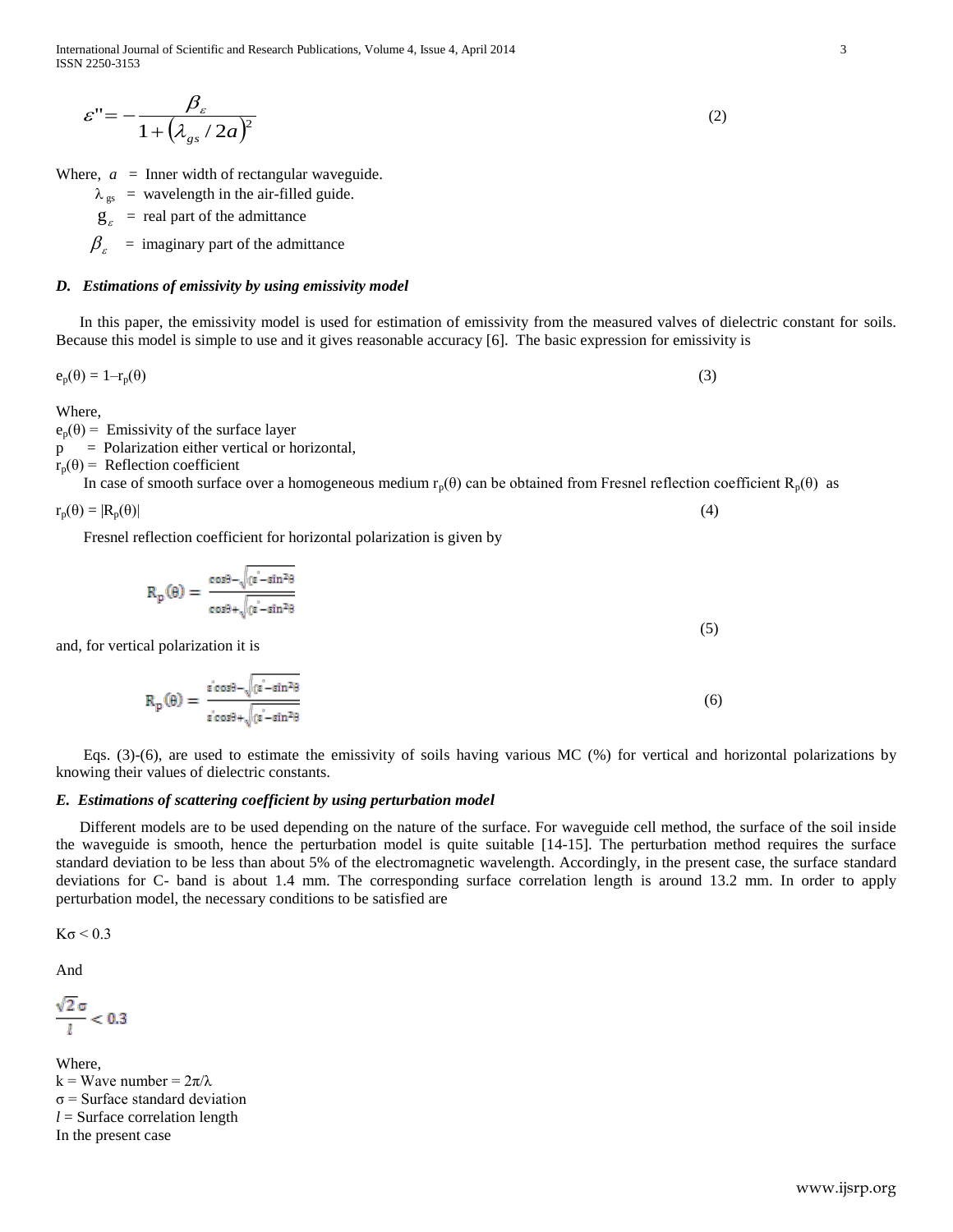$k\sigma = 0.15$  and  $k*l* = 1.0$ 

The backscattering coefficient is given by

$$
\sigma^{\circ}_{ppn}(\theta) = 8K^4\sigma^2\cos^4\theta \times |\alpha_{pp}(\theta)|^2 W(2K\sin\theta) \tag{7}
$$

 $p = v$  or  $h$ 

where, 
$$
|\alpha_{hh}(\theta)|^2 = \Gamma_h(\theta)
$$
 (8)

$$
\alpha_{\text{VV}}(\theta) = (\epsilon^{'}-1) \frac{[\sin^2 \theta - \epsilon^{'}(1+\sin^2 \theta)]}{\left[\epsilon^{'}\cos \theta + (\epsilon^{'}-\sin^2 \theta)^{1/2}\right]^2}
$$
\n(9)

 $|\alpha_{hh}(\theta)|^2 = \Gamma_h(\theta)$  is the Fresnel reflection coefficient for horizontal polarization.

$$
\alpha_{hh}(\theta) = \frac{\cos\theta - \sqrt{(\varepsilon - \sin^2\theta)}}{\cos\theta + \sqrt{(\varepsilon - \sin^2\theta)}}
$$
(10)

and W ( $2K\sin\theta$ ) is the normalized roughness spectrum, which is the Bessel transform of the correlation function  $\rho(\xi)$ , evaluated at the surface wave number of 2Ksinθ.

The normalized roughness = W ( $2K\sin\theta$ ), is given by the following equation

$$
W(2K\sin\theta) = 0.5l^2 \exp[(k\sin\theta)^2]
$$
\n(11)

Eqs.  $(7)-(11)$ , are used to estimate the scattering coefficient of soils having various MC  $(\%)$  for vertical and horizontal polarizations by knowing their values of dielectric constants.

### III. RESULTS AND DISCUSSION

The results on dielectric, emissive and scattering parameters for the four soil samples having different moistures studied at 5.3 GHz microwave frequency are presented in tabular and graphical forms. Table 2 shows the variation of dielectric constant  $(\varepsilon')$  of four soil samples having percentage gravimetric moisture contents (0-25%). It shows strong dependence of (ε') of these soil types on MC (%). Dielectric constant of these soil samples increases with increase in the MC (%). The variation is non-linear and its rate of increase is relatively higher for MC in the rage 10-20%. This is due to resonance absorption of microwave energy by water molecules over the range of frequency used and hence our results are in close agreement with the results of quoted by earlier investigators [10,11].

Table 2: Variation of dielectric constant (ε') of four soil samples with percentage gravimetric moisture contents at 5.3 GHz frequency

| <b>Moisture</b> | Dielectric constant, $\varepsilon'$ |                                  |                              |                               |  |  |  |  |  |
|-----------------|-------------------------------------|----------------------------------|------------------------------|-------------------------------|--|--|--|--|--|
| Content $(\% )$ | Muddur(1)<br>(Karnataka)            | Indore $(2)$<br>(Madhya Pradesh) | Roorkee (3)<br>(Uttarakhand) | Coimbatore (4)<br>(Tamilnadu) |  |  |  |  |  |
|                 | 3.94                                | 3.1                              | 2.8                          |                               |  |  |  |  |  |
|                 | 5.9                                 | 4.6                              | 4.36                         | 5.49                          |  |  |  |  |  |
| 10              | 8.82                                | 7.3                              | 7.25                         | 7.89                          |  |  |  |  |  |
| 15              | 10.55                               | 15.7                             | 11                           | 11.3                          |  |  |  |  |  |
| 20              | 20.45                               | 21                               | 16.8                         | 18.1                          |  |  |  |  |  |
| 25              | 20.15                               | 21.5                             | 17.9                         | 19.5                          |  |  |  |  |  |

Fig. 1 (a) to (d) shows the variation of emissivity,  $e_p(\theta)$  of four soil samples with MC (%) and different angle of incidence for horizontal and vertical polarizations at 5.3 GHz frequency. It is observed that at constant value of MC, emissivity of soil sample increases with increase in the incident angle for vertical polarization, and this increase continues up to a certain look angle referred to as 'Brewster's angle', at which it reaches maximum value equal to unity; and beyond this particular angle, emissivity decreases sharply. Further, for vertical polarization, at constant value of incident angle, emissivity of soil sample is found to decrease significantly with increase in the values of its MC (%).

 In general, in case of horizontal polarization, the value of emissivity for these soil samples decreases with the increase in incident angle. It is further observed that the magnitudes of emissivity of soils at same incident angle are greater for vertical polarization than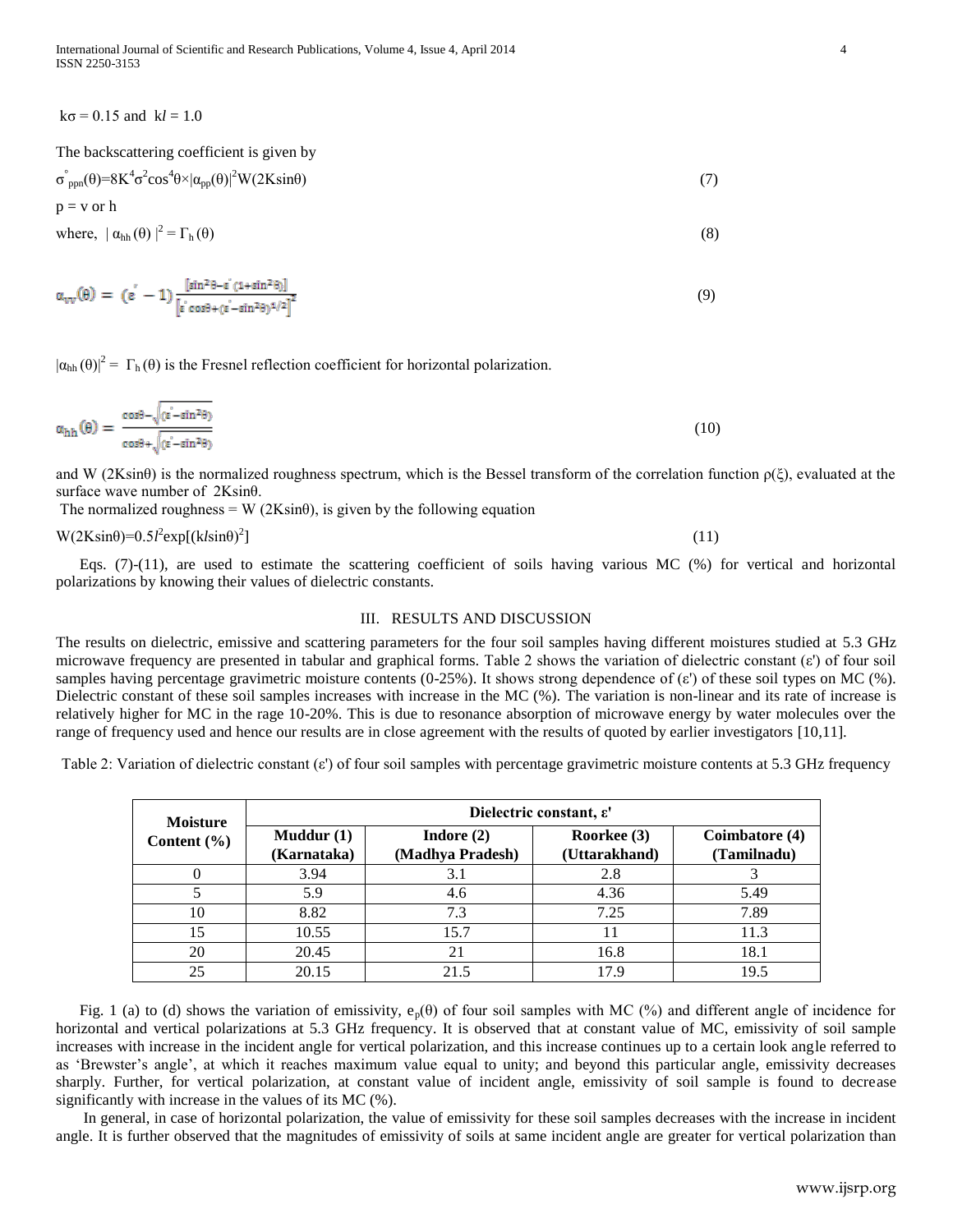for horizontal polarization. Further, for horizontal polarization, at constant value of incident angle, emissivity of soil sample is also found to decrease significantly with increase in the values of its MC (%), similar to vertical polarization. Thus, results presented here show fairly good agreement with the experimental results and theoretical predictions of earlier investigators [6,10,12].





Figure 1: Variation of emissivity (vertical and horizontal polarizations) of soils with incident angles for various moisture contents at microwave frequency, 5.3 GHz.

 Fig. 2 (a) to (d) shows the variation scattering coefficient of four soil samples with MC (%) and different angle of incidence and having three different MC (0%, 10 % and 20 %) for vertical and horizontal polarizations at 5.3 GHz frequency. It is observed that at constant value of MC, scattering coefficient of soil sample increases with increase in the incident angle for vertical polarization, and this increase continues up to angles between  $60^{\circ}$  to  $70^{\circ}$ , at which it reaches maximum value and beyond this particular angle, scattering coefficient decreases sharply. Value of this angle is found slightly more for higher MC. Further, for vertical polarization, at constant value of incident angle, scattering coefficient of soil sample is found to increase significantly with increase in the values of its MC (%).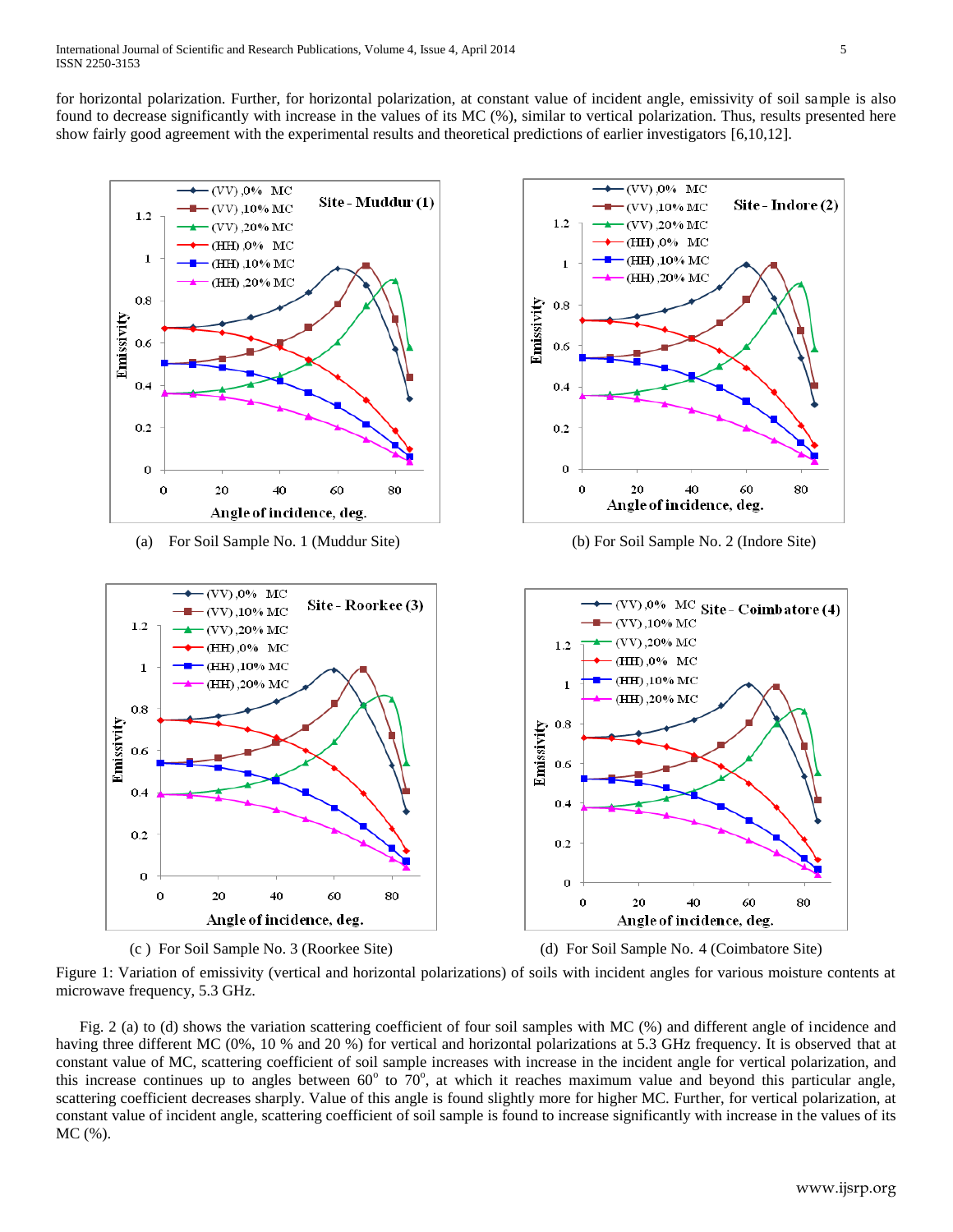

(a) For Soil Sample No. 1 (Muddur Site) (b) For Soil Sample No. 2 (Indore Site)





(c ) For Soil Sample No. 3 (Roorkee Site) (d) For Soil Sample No. 4 (Coimbatore Site)

Figure 2: Variation of scattering coefficient (vertical and horizontal polarizations) of soils with incident angles for various moisture contents at microwave frequency 5.3 GHz.

 In case of horizontal polarization, the value of scattering coefficient for soil sample almost remains constant up to incident angles about 40-50° and then starts decreasing slowly. Beyond 50°, it decreases significantly with increase in the incident angle and at about 70-80° and, thereafter values of scattering coefficient becomes almost equal for all three MC. Thus, in general, for horizontal polarization, scattering coefficient decreases with the increase in incident angle. It is further observed that the magnitudes of scattering coefficient of soils at same incident angle are greater for vertical polarization rather than for horizontal polarization. However, for horizontal polarization, at constant value of incident angle, scattering coefficient of soil sample is also found to increase significantly with increase in the values of its MC (%), similar to vertical polarization. Thus, results presented here show fairly good agreement with the experimental results and theoretical predictions of earlier investigators [7-12].

 The results presented on dielectric constant, emissivity and scattering coefficient in Table 2, Fig. 1 and Fig. 2 respectively, for dry and moist soil samples of four different states studied at different incidence angles have more or less similar trends in their variations. The small deviations observed in these results may be due to differences in the texture and other physico-chemical properties of four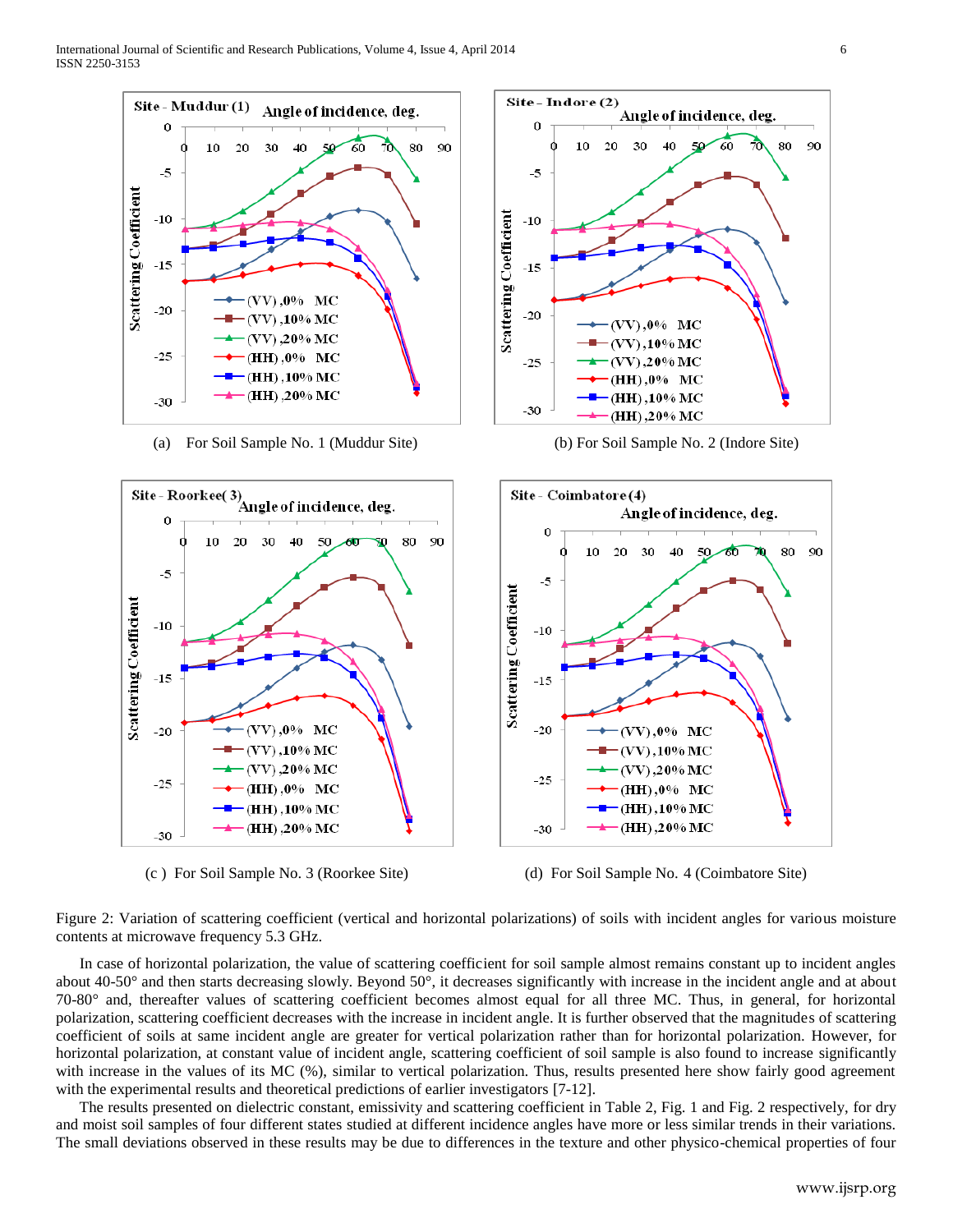soil samples. The results of this study on emissivity and scattering coefficient are quite useful in designing passive and active sensors respectively. Such sensors are very much needed for the study and interpretation of data of soils obtained by remote sensing satellites. Hence the reported study may find uses in various fields mainly in agriculture.

# IV. CONCLUSIONS

- Dielectric constant of soil samples increases with increase in the MC (%) and this variation is non-linear.
- For vertical polarization, at constant value of incident angle, emissivity of soil is found to decrease with increase in its MC (%).
- It is further observed that the magnitudes of emissivity of soils at same incident angle are greater for vertical polarization than for horizontal polarization.
- At constant value of MC, scattering coefficient of soil sample increases with increase in the incident angle for vertical polarization, and this increase continues up to angles between  $60^{\circ}$  to 70°, at which it reaches maximum value and beyond this, it decreases sharply.
- In case of horizontal polarization, at constant value of MC, emissivity and scattering coefficient decreases with the increase in incident angle.
- For vertical and for horizontal polarization, at constant value of incident angle, scattering coefficient of soil sample is found to increase significantly with increase in its MC (%). However, the magnitudes of scattering coefficient of soils at same incident angle are greater for vertical polarization than for horizontal polarization.
- Variations of emissivity and scattering coefficient of soil samples with MC% show inverse trends.

# ACKNOWLEDGEMENT

 The authors are very much grateful to the Principal, Z. B. Patil College Dhule, for providing research facilities and also very much thankful to the Director SAC, ISRO for providing funds for this study.

#### REFERENCES

- [1] W. Wagner, V. Naeimi, K. Scipal, R. Jeu, and J. Martínez-Fernández, "Soil moisture from operational meteorological satellites," *Hydrogeol. J., vol.* 15(1), 2007, pp121-131.
- [2] R. A. M. De Jeu, W. Wagner, T. R. H. Holmes, A. J. Dolman, N. C. van de Giesen, and J. Friesen, "Global soil moisture patterns observed by space borne microwave radiometers and scatterometers," *Surv. Geophys. Vol.* 29(4-5), 2008, pp399-420.
- [3] H. M. J. P. Barré, B. Duesmann, and Y. H. Kerr, "SMOS: the mission and the system," *IEEE Trans. Geosci. Rem. Sens*., vol. 46, 2008, pp587-593.
- [4] O. P. N. Calla, V . Ranjan, C. Bohra, G. L. Naik, W. Hasan and H. S. Bali, "Estimation of dielectric constant of soil from the given texture at microwave frequency", *Indian J Radio and Space Phys,* vol. 33, 2004, pp196-200.
- [5] D.V.Ahire, P.R.Chaudhari, Vidya D. Ahire, A. A. Patil, "Correlations of electrical conductivity and dielectric constant with physico- chemical properties of black soils", *International J. of Sci. and Res. Publications,vol.* 3(2), 2013, pp1-16.

[6] O. P. N. Calla and B. Deka, "Study of emissivity of dry and wet loamy sand soil at microwave frequencies", *Indian J Radio and Space Phys, vol.* 28, 2000, pp140-145.

- [7] O. P. N. Calla and I. Hannan, "Estimation of scattering coefficient dry and wet soil with different moisture content at microwave frequencies", *Indian Journal of Radio and Space Physics,* vol. 30, 2001, pp106-111.
- [8] O. P. N. Calla and S. Sharma, "Estimation of scattering behavior of dry and wet soil with undulating surface at microwave frequencies", *Indian Journal of Radio and Space Physics, vol.* 30, 2001, pp332-336.
- [9] O. P. N. Calla, A. Baruah, B. Das, K. P. Mishra, M. Kalita and S. S. Haque, "Emission and scattering behavior of dry soils from northeast India" *Indian Journal of Radio and Space Physics,* vol. 33, 2004, pp321-328.
- [10] O. P. N. Calla and H. S. Kalita, "Estimation of scattering coefficient of saline soil for slightly rough surface and undulating surface at microwave frequencies", *Indian Journal of Radio and Space Physics,* vol. 33, 2004, pp405-410.
- [11] A. K. Fung, Z. Li and K. S. Chen, "Backscattering from a randomly rough dielectric surface", *IEEE Trans Geoscience & Remote Sensing (USA),* vol. 30, 1992, p356.
- [12] V. K. Gupta and R. A. Jangid, "Microwave response of rough surfaces with auto-correlation functions, RMS heights and correlation lengths using active remote sensing", *Indian Journal of Radio and Space Physics,* vol. 40, 2011, pp137-146.
- [13] F. T. Ulaby, "Radar measurement of soil moisture content", *IEEE Transaction on Antennas and Propagation,* AP-12, 1974, pp257-265.
- [14] F. T. Ulaby, K. Sarabandi, K. Mcdonald, M. Whrrt and M. D. Dobson, "Michigan microwave canopy scattering model", *International Journal of Remote Sensing, vol.*11, 1990, pp1223-1253.